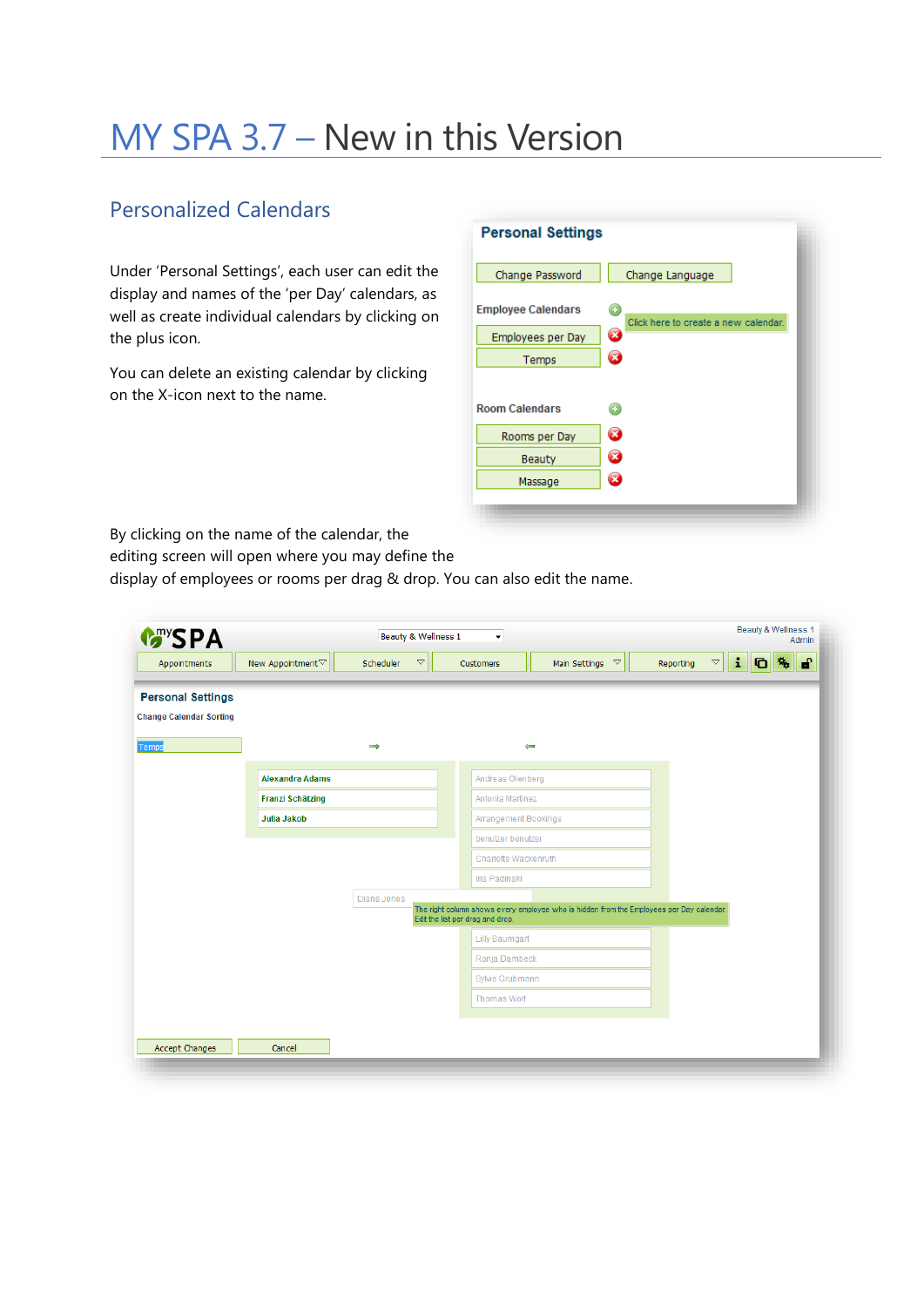### Appointment Quick Info

To offer appointment details in a way that is more comfortable to read, we included a mouse over function in the calendar. If you hover the mouse over an appointment, you now may see a preview of the appointment details. If you are connected to Protel, the guest's room number and his or her stay duration is displayed as well.

You may activate and deactivate this feature under 'Main Settings' – 'Shop Data' by checking/ unchecking the box next to 'Show Appointment Hover'.

| Charlie Mocarthy<br>- Exfol Massage<br>- Massage 3 |                                                   |
|----------------------------------------------------|---------------------------------------------------|
| Date:                                              | 04.05.2017                                        |
| Time:                                              | 09:45 - 10:35 (45 Minutes)                        |
| Guest:                                             | Charlie Mccarthy                                  |
|                                                    | Treatment: Exfoliating Massage 45 min (59,50 EUR) |
|                                                    | Specialist: Charlotte Wackenruth                  |
| Room:                                              | Massage 3                                         |
| Created by: Admin                                  |                                                   |

These appointment details are loaded, whenever the page is refreshed. If the details are not shown, please refresh the page by clicking on CTRL+F5.

To edit an appointment, you still need to click on it.

#### Appointment booking – find the guest

Selecting the guest is now even faster. Simply enter the guest name or his room number in the appointment booking mask. If you enter a room number, all checked in guests that match this room at the day of the appointment, will be shown in a list of the second booking mask. In the next step, you will be able to choose the right person from the list of MY SPA customers or the guests from the hotelsystem with all their stays.

|                           | <b>Create New Treatment Appointment</b> |                               |                    |                       |                       |      | $\pmb{\times}$<br>Admin |
|---------------------------|-----------------------------------------|-------------------------------|--------------------|-----------------------|-----------------------|------|-------------------------|
| Treatment                 | Ayurveda Massaging 60 min               |                               |                    |                       |                       |      | $\mathbf{r}$<br>Ò<br>梵  |
| Room                      | Massage 1                               | Search for existing customers |                    |                       |                       |      |                         |
| Specialist                | Iris                                    | <b>First Name</b>             |                    |                       | Last Name             | koch |                         |
| Day                       | 07/06/2017                              | Room Number                   |                    |                       | Card Number           |      |                         |
| Time                      | 17:00 until 18:00                       |                               |                    |                       |                       |      |                         |
|                           |                                         |                               | a,<br>New customer |                       |                       |      |                         |
| Total time                | 17:00<br>until 18:10                    | <b>Results</b>                |                    |                       |                       |      |                         |
| Customer                  | $\varphi$<br>koch                       | <b>Last Name</b>              | <b>First Name</b>  | Room<br><b>Number</b> | <b>Stay</b>           |      | <b>Street</b>           |
| Comment                   |                                         | $\circledcirc$<br>Kochanek    | Johanna            | 102                   | 06/23/2017-07/07/2017 |      |                         |
| $\blacktriangledown$ Save |                                         |                               |                    |                       |                       |      |                         |
|                           |                                         |                               |                    |                       |                       |      |                         |
|                           |                                         | $\blacktriangledown$ Save     |                    |                       |                       |      |                         |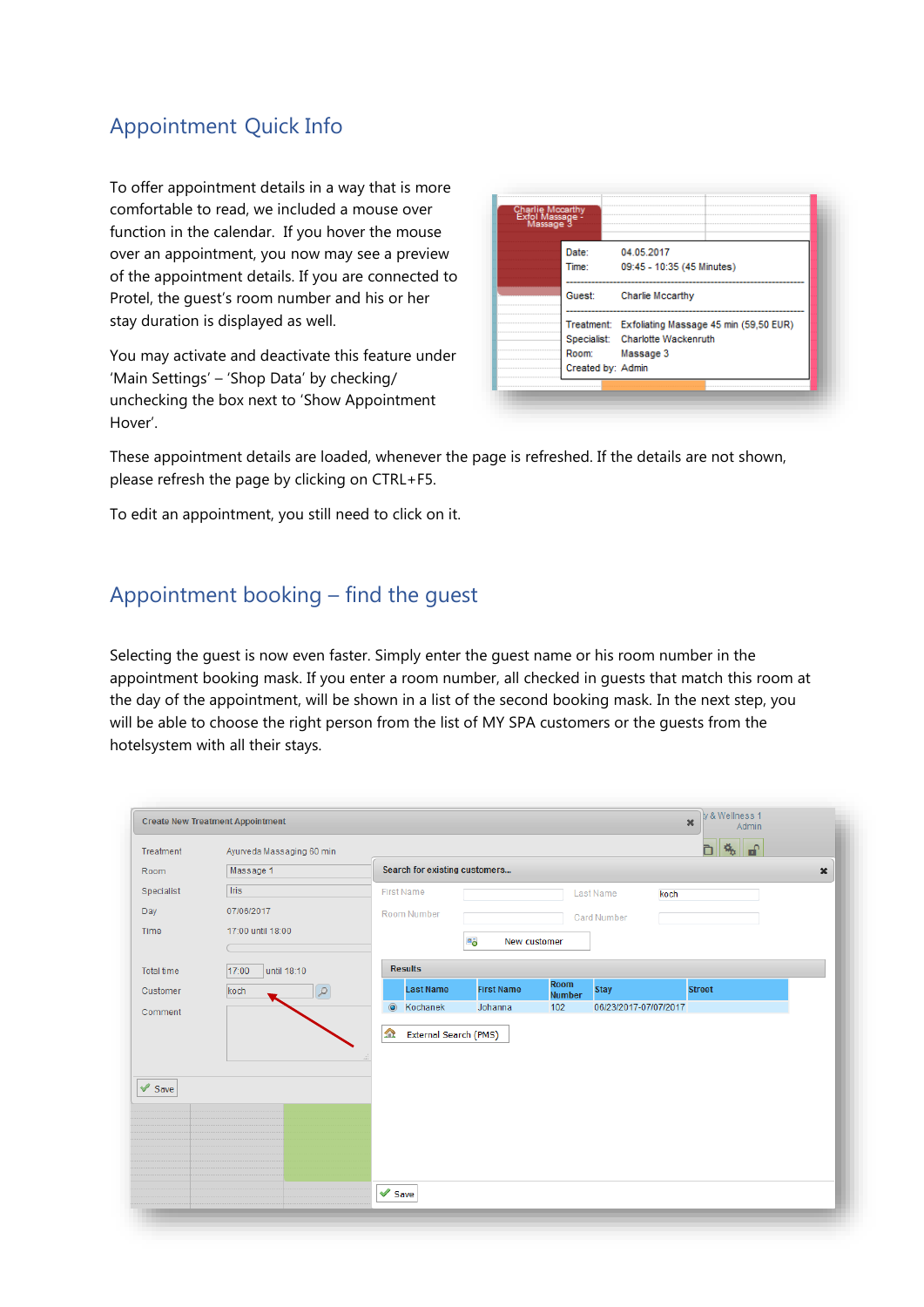### Customer Screen – more info, enhanced possibilities

We included more functionality, therefore designed some topics as expandable + and retractable elements. All information about the guest's actual or upcoming stay are summarized. His bundles are divided in open and closed packages, his appointments are divided in upcoming and deleted treatments, and we show the complete treatment history. The same applies to additional sales.

| <b>Many SPA</b>                               |                                               |                        | Beauty & Wellness 1<br>$\blacktriangledown$ |                                       | Beauty & Wellness 1<br>Admin                                    |
|-----------------------------------------------|-----------------------------------------------|------------------------|---------------------------------------------|---------------------------------------|-----------------------------------------------------------------|
| Appointments                                  | New Appointment▽                              | Scheduler              | $\bigtriangledown$<br>Customers             | Main Settings<br>$\blacktriangledown$ | $\mathbf{r}$<br>î.<br>殇<br>$\bigtriangledown$<br>G<br>Reporting |
| User "Kochanek, Johanna"                      |                                               |                        |                                             |                                       |                                                                 |
|                                               | Start Search                                  | <b>Extended Search</b> | <b>New</b>                                  |                                       |                                                                 |
| <b>Salutation</b>                             | <b>Mrs</b>                                    |                        | <b>Title</b>                                |                                       | 910,00 EUR<br>$\Sigma$ Revenue                                  |
| <b>First Name</b>                             | Johanna                                       |                        | <b>Last Name</b>                            | Kochanek                              | 910,00 EUR<br>$\Sigma$ Treatments                               |
| <b>Street</b>                                 |                                               |                        | ZIP / City                                  |                                       | 0,00 EUR<br>$\Sigma$ Items                                      |
| Country                                       | Germany                                       |                        | <b>Protel ID</b>                            | 10                                    |                                                                 |
| Phone                                         |                                               |                        | Fax                                         |                                       |                                                                 |
| <b>Mobile</b>                                 |                                               |                        | <b>SMS Notification</b>                     |                                       |                                                                 |
| E-Mail                                        |                                               |                        | <b>E-Mail Notification</b>                  |                                       |                                                                 |
| <b>Birthday</b>                               |                                               |                        | Language                                    | german                                |                                                                 |
|                                               |                                               |                        |                                             |                                       |                                                                 |
| Group                                         |                                               |                        |                                             |                                       |                                                                 |
| active                                        | $\sqrt{}$                                     |                        | <b>Reminder Date</b>                        |                                       |                                                                 |
| <b>Comment</b>                                |                                               |                        |                                             |                                       |                                                                 |
| <b>Username</b>                               |                                               |                        |                                             |                                       |                                                                 |
| <b>Account Data</b><br>٠<br>Edit              | Cancel                                        |                        |                                             |                                       |                                                                 |
| <b>B</b> <sub>D</sub> Pay<br><b>Upselling</b> | Export Customer Data                          |                        |                                             |                                       |                                                                 |
| ٠                                             | Stay Data von 23.06 bis 07.07 Room Number 102 | $\bigoplus$            |                                             |                                       |                                                                 |
| <b>Item Sales</b><br>٠                        |                                               |                        |                                             |                                       |                                                                 |
| <b>Packages</b><br>٠                          |                                               |                        |                                             |                                       |                                                                 |
|                                               |                                               |                        |                                             |                                       |                                                                 |
| <b>Appointment History</b><br>٠               |                                               |                        |                                             |                                       |                                                                 |
| <b>Cancelled Appointments</b><br>÷.           |                                               |                        |                                             |                                       |                                                                 |

If you are connected to the Protel hotelsystem, you may see details about the momentarily or upcoming stays, as well as former stays.

The print icon now refers to a certain stay, showing all of the guest's appointments referring to the chosen stay.

| ٠ |                 | Stay Data von 01.01 bis 01.01 Room Number |  | Print a PDF overview of |  |
|---|-----------------|-------------------------------------------|--|-------------------------|--|
|   | <b>Packages</b> |                                           |  | appointments            |  |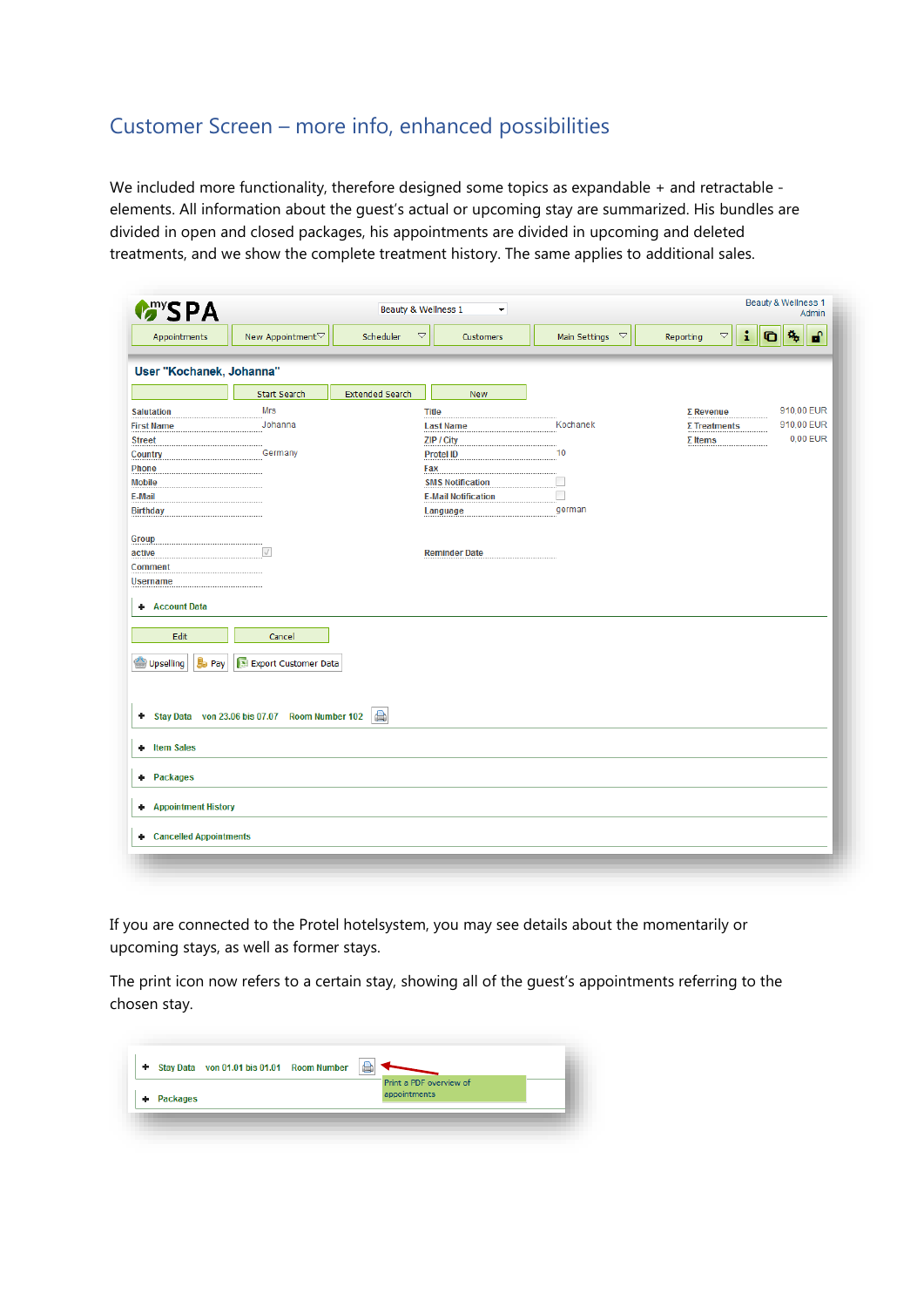### Appointments

The screen of the 'Appointments' Page has been redesigned. As we offer more information, we included expandable + and retractable - elements.

### Multiple Selection Employee Plans

If you choose to print the specialists' daily plans for your employees, you may now select them from the Drop-Down list (hold ctrl and click on individual names).

| <b>MANSPA</b>                         |                                           | Beauty & Wellness 1          | ۰                        |                                  |                            | Beauty & Wellness 1                     | Admin               |
|---------------------------------------|-------------------------------------------|------------------------------|--------------------------|----------------------------------|----------------------------|-----------------------------------------|---------------------|
| Appointments                          | New Appointment <sup>▽</sup>              | $\triangledown$<br>Scheduler | Customers                | Main Settings $~\heartsuit$      | Reporting                  | i<br>$\triangledown$<br>G               | சி                  |
| <b>Welcome to MY SPA</b>              |                                           |                              |                          |                                  |                            |                                         |                     |
| <b>Period</b>                         | 07/06/2017 to 07/06/2017                  | Attendance Status   -all-    |                          | $\blacktriangledown$             | <b>Cancellation Status</b> | $\blacktriangledown$<br>not cancelled   |                     |
| <b>Booker</b><br>-all-                | ۰                                         | <b>Payment Status</b>        | -all-                    | $\overline{\phantom{a}}$         | Office 2003 and newer      | 蜃<br>텑<br>₩                             |                     |
| <b>Specialist</b>                     |                                           | Room                         |                          |                                  |                            | $\Rightarrow$ show                      |                     |
| -all-                                 |                                           |                              | -all-                    | $\overline{\phantom{a}}$         |                            | Create PDF-file based on your selection |                     |
| Adams, Alexandra<br>Olenberg, Andreas |                                           |                              |                          |                                  |                            |                                         |                     |
| Lindtherr, Anja                       | $\overline{\phantom{a}}$                  |                              |                          |                                  |                            |                                         |                     |
|                                       |                                           |                              |                          |                                  |                            |                                         |                     |
|                                       |                                           |                              |                          |                                  |                            |                                         |                     |
|                                       |                                           |                              | Issued:                  |                                  | 07/06/2017 12:32           |                                         | <b>G</b> YSPA       |
|                                       |                                           |                              |                          |                                  |                            |                                         |                     |
|                                       |                                           |                              | Period:                  |                                  | 05/02/2017 - 05/06/2017    |                                         |                     |
|                                       | If you now click on the PDF icon, a PDF   |                              |                          | Specialist:                      | <b>Andreas Olenberg</b>    |                                         |                     |
|                                       |                                           |                              |                          | <b>Cancellation Status:</b>      | not cancelled              |                                         |                     |
|                                       | document will be created, including one   |                              |                          |                                  |                            |                                         |                     |
|                                       |                                           |                              |                          |                                  |                            |                                         |                     |
|                                       | individual sheet per chosen person. The   |                              |                          |                                  |                            |                                         |                     |
|                                       | Printout now shows also the notes of each |                              |                          |                                  |                            |                                         |                     |
|                                       |                                           |                              | Date                     | Time                             | Treatment                  | Customer                                | Room                |
| appointment.                          |                                           |                              | 05/02/2017               | 16:00 - 17:10                    | Ayurveda                   | George Bailey                           | Massage 2           |
|                                       |                                           |                              |                          |                                  | booked for his wife, Sarah |                                         |                     |
|                                       |                                           |                              | 05/03/2017               | 16:15 - 16:35                    | Express Ma                 | <b>Ginger Rogers</b>                    | Beauty 1            |
|                                       |                                           |                              | 05/04/2017               | 11:00 - 12:30                    | Meeting                    |                                         |                     |
|                                       |                                           |                              | 05/04/2017               | 14:00 - 14:55                    | Depil. L.                  | <b>Tom Powers</b>                       | Beauty 3            |
|                                       |                                           |                              | 05/04/2017               | 15:05 - 16:00                    | Depil. L.                  | Ming Lau                                | Beauty 2            |
|                                       |                                           |                              |                          |                                  |                            |                                         |                     |
|                                       |                                           |                              | 05/04/2017               | $17:15 - 18:25$                  | Trad. Thai                 | <b>Frank Nalling</b>                    | Massage 3           |
|                                       |                                           |                              | 05/05/2017<br>05/06/2017 | $10:55 - 11:25$<br>10:50 - 11:50 | Aloe Body<br>Abhyanga      | Victor Mature<br><b>Ginger Rogers</b>   | Beauty 3<br>Fango 1 |

### Proof of Performance Sheet

Besides the customer booking confirmation PDF (showing all future appointments) the proof of performance sheet shows the guests appointments of a single day and – new – one for every specialist.

You might want to print all sheets in one step: Go to 'Appointments', choose your day and specialists from the Drop-Down list (hold ctrl and click on the names) and click on the Icon:

|            | <b>Many SPA</b><br>New Appointment▽<br>Appointments | $\triangledown$<br>Scheduler         | Customers                            | <b>D % f</b><br>$\mathbf{i}$<br>$\triangledown$<br>$\triangledown$<br>Main Settings<br>Reporting |
|------------|-----------------------------------------------------|--------------------------------------|--------------------------------------|--------------------------------------------------------------------------------------------------|
|            | <b>Welcome to MY SPA</b>                            |                                      |                                      |                                                                                                  |
| Period     | 05/08/2017 to 05/08/2017                            | <b>Attendance Status</b><br>$ -all-$ | $\overline{\phantom{a}}$             | <b>Cancellation Status</b><br>$\vert$ -<br>not cancelled                                         |
| Booker     | $-all$ -<br>$\cdot$                                 | <b>Payment Status</b>                | $\overline{\phantom{a}}$<br>$-all$ - |                                                                                                  |
| Specialist | $-$ all-                                            | Room<br>$-all$ -                     | $\cdot$                              | Create proofs of performance for all of this days                                                |
|            | Adams, Alexandra<br>Olenberg, Andreas               |                                      |                                      | appointments                                                                                     |
|            | Martinez, Antonia                                   |                                      |                                      |                                                                                                  |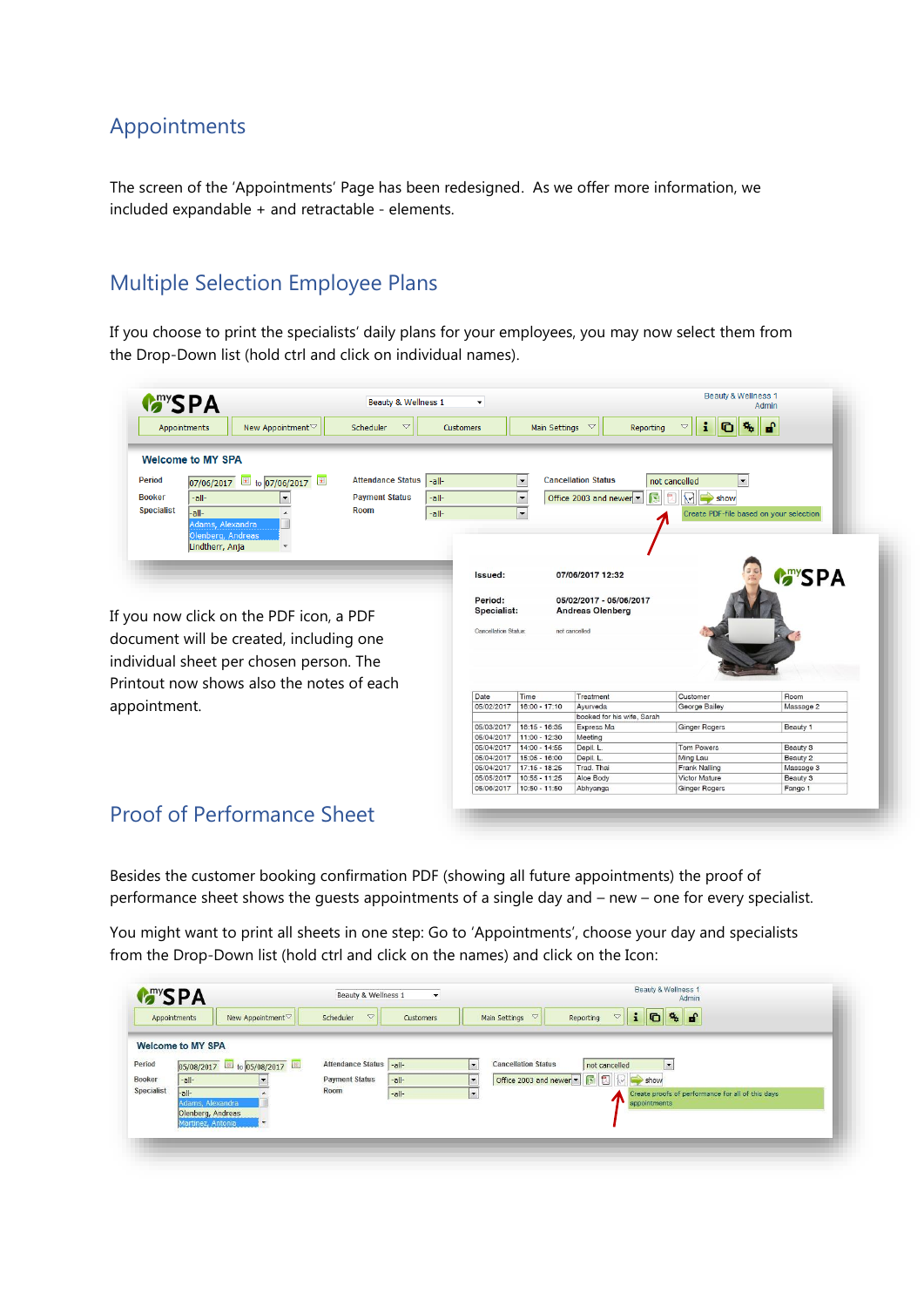If you print the proof of performance sheet after billing and you gave a discount, the discounted price will now be displayed on the PDF.

### Appointment Confirmation Sheet for all Arriving Guests

If your PMS is Protel, and MY SPA is connected to it by using the Wellness planner API, you may print all appointment confirmations of arriving quests for the next day in one step. Go to , Appointments', scroll down to , Check-ins' expand it by clicking on the + and choose the arrival day. Klick on the printer icon on the right next to the date and all appointment confirmations for each guest and their momentarily stay will be printed in one PDF.

| Guest                                            | <b>RoomNotes</b> | Arrival | Depature                            |
|--------------------------------------------------|------------------|---------|-------------------------------------|
| --------------------------------<br><b>Today</b> |                  |         | ,,,,,,,,,,,,,,,,,,,,,,,,,,,,,,,,,,, |

### Calendar Detail Screen

We changed the sorting of the information, that you see in the calendar: first you see the room, second the guests' name, and then the appointment details (given the guest stays in the hotel).

### Quick Search for Room Number

Now you may search not only for a guests' name, but also for a room number in the first booking mask of a new appointment. If you do so, all checked in guests that matches this room at the day of the appointment, will be shown in a list of the second booking mask.

| Room              | Vitaltempel - Ayurveda 1<br>$\overline{\phantom{0}}$ |
|-------------------|------------------------------------------------------|
| Specialist        | Peter<br>$\overline{\phantom{0}}$                    |
| Day               | 05/12/2017                                           |
| Time              | 16:00 until 17:15                                    |
|                   |                                                      |
| <b>Total time</b> | 16:00<br>until 17:30                                 |
| Customer          | 243<br>ρ                                             |
| Comment           | ał.                                                  |
|                   |                                                      |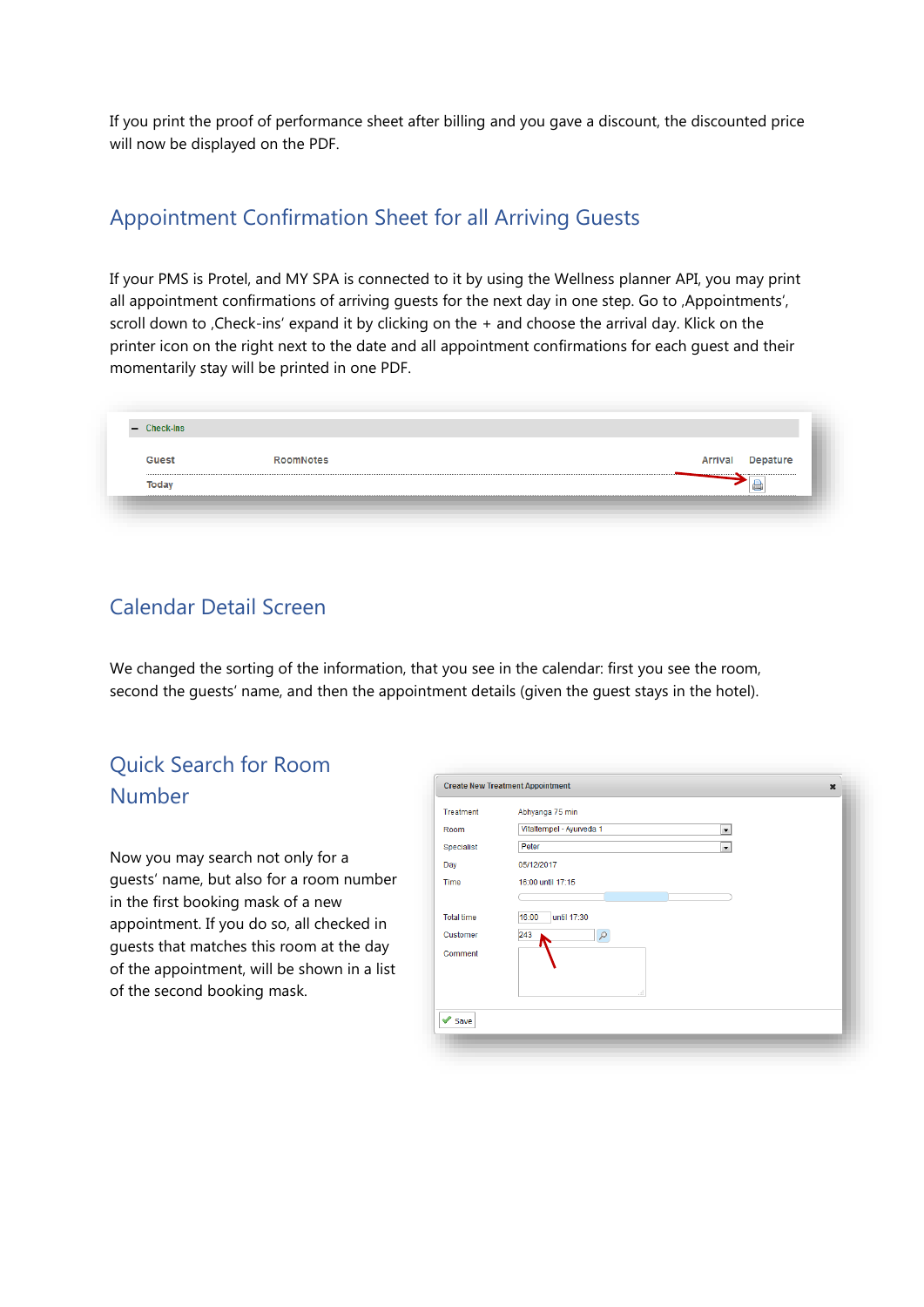# Main Settings Copying a Treatment

In the list of treatments there is an icon, next to the magnifying glass symbol, which allows you to create an identical treatment.

| <b>Q.</b> Hot Stone Massage<br>Julia, Sylvie, Andreas, Diane,<br>Massage 2, Beauty 2<br>30 min   45 min<br>N<br>Ronia<br>Copy this treatment<br>Massage 1, Massage 2, Massage 3,<br>Iris, Andreas, Franzi, Sylvie,<br>Indian Head Massage<br>$30 \text{ min}$<br>K<br>Charlotte, Julia<br><b>Beauty 3</b> | <b>Q</b> <sub>(b)</sub> Hibiskus Maske | Iris, Charlotte, Julia, Antonia,<br>Ronja, Andreas, Sylvie<br>Lilly, Charlotte, Iris, Antonia, | Beauty 2, Beauty 3, Fango 1, Fango 2 | 5 min   10 min   15 min   20 min $\Box$ | ⊠ |
|-----------------------------------------------------------------------------------------------------------------------------------------------------------------------------------------------------------------------------------------------------------------------------------------------------------|----------------------------------------|------------------------------------------------------------------------------------------------|--------------------------------------|-----------------------------------------|---|
|                                                                                                                                                                                                                                                                                                           |                                        |                                                                                                |                                      |                                         |   |
|                                                                                                                                                                                                                                                                                                           |                                        | and a series of the company                                                                    |                                      |                                         |   |

If you click on the 'copy icon', a pre-filled editable screen will open, where all the information from the treatment that may be copied will already be available (except for pictures and treatment details). Under "Treatment Name", you will find that a "Copy" was added behind the name of the treatment as a remark.

| Scheduler<br>$\triangledown$<br>$\triangledown$<br>New Appointment▽<br>Reporting<br>Main Settings<br>$\triangledown$<br>Customers<br>Appointments<br><b>Copy Treatment</b><br><b>Extended Search</b><br>Start Search<br><b>New</b><br>de DE<br>Hot Stone Massage Copy<br><b>Hot Stone</b><br><b>Short Form</b><br><b>Treatment Name</b><br>You want deep and pure relaxation? How about hot stones gliding over your aching<br>back with the help of soothing oils?<br><b>Short Description</b><br>The Hot Stone Massage is perfect for back pain and deep sitting stress, because<br>the combination of the warmth of the stones and deep massage strokes. The<br>circulation and your immune system is stimulated by the contrast of warm and cold<br>spots.<br>The healing oils provide baby smooth skin and add to the soothing effect of the<br>stones. | <b>MARYSPA</b>          | Beauty & Wellness 1<br>$\cdot$ | Beauty & Wellness 1<br>Admin |
|--------------------------------------------------------------------------------------------------------------------------------------------------------------------------------------------------------------------------------------------------------------------------------------------------------------------------------------------------------------------------------------------------------------------------------------------------------------------------------------------------------------------------------------------------------------------------------------------------------------------------------------------------------------------------------------------------------------------------------------------------------------------------------------------------------------------------------------------------------------|-------------------------|--------------------------------|------------------------------|
|                                                                                                                                                                                                                                                                                                                                                                                                                                                                                                                                                                                                                                                                                                                                                                                                                                                              |                         |                                |                              |
|                                                                                                                                                                                                                                                                                                                                                                                                                                                                                                                                                                                                                                                                                                                                                                                                                                                              |                         |                                |                              |
|                                                                                                                                                                                                                                                                                                                                                                                                                                                                                                                                                                                                                                                                                                                                                                                                                                                              |                         |                                |                              |
|                                                                                                                                                                                                                                                                                                                                                                                                                                                                                                                                                                                                                                                                                                                                                                                                                                                              |                         |                                |                              |
|                                                                                                                                                                                                                                                                                                                                                                                                                                                                                                                                                                                                                                                                                                                                                                                                                                                              |                         |                                |                              |
|                                                                                                                                                                                                                                                                                                                                                                                                                                                                                                                                                                                                                                                                                                                                                                                                                                                              |                         |                                |                              |
|                                                                                                                                                                                                                                                                                                                                                                                                                                                                                                                                                                                                                                                                                                                                                                                                                                                              |                         |                                |                              |
|                                                                                                                                                                                                                                                                                                                                                                                                                                                                                                                                                                                                                                                                                                                                                                                                                                                              | <b>Long Description</b> |                                |                              |

Now you enter a treatment duration(s) and price, as well as an ID (only if you use a PMS connection). If needed, you also may upload new pictures for the online booking.

Information for Multi-Outlet: If you copy a global treatment and you are in the overview of one specific shop, the copy will be created as a local treatment for the shop you are logged in.

| <b>Q</b> <sub>(1)</sub> Hot Stone Massage | Lilly, Charlotte, Iris, Antonia,<br>Julia, Sylvie, Andreas, Diane,<br>Massage 2, Beauty 2<br>Ronia | $30 \text{ min}$   45 min | Ε |
|-------------------------------------------|----------------------------------------------------------------------------------------------------|---------------------------|---|
| Q in Hot Stone Massage Copy               | Lilly, Charlotte, Iris, Antonia, Julia, Massage 2, Beauty 2<br>Sylvie, Andreas, Diane, Ronja       | 60 min                    |   |
|                                           |                                                                                                    |                           |   |

To create a global copy, first choose "all" in the shop menu at the top and then start the copying process.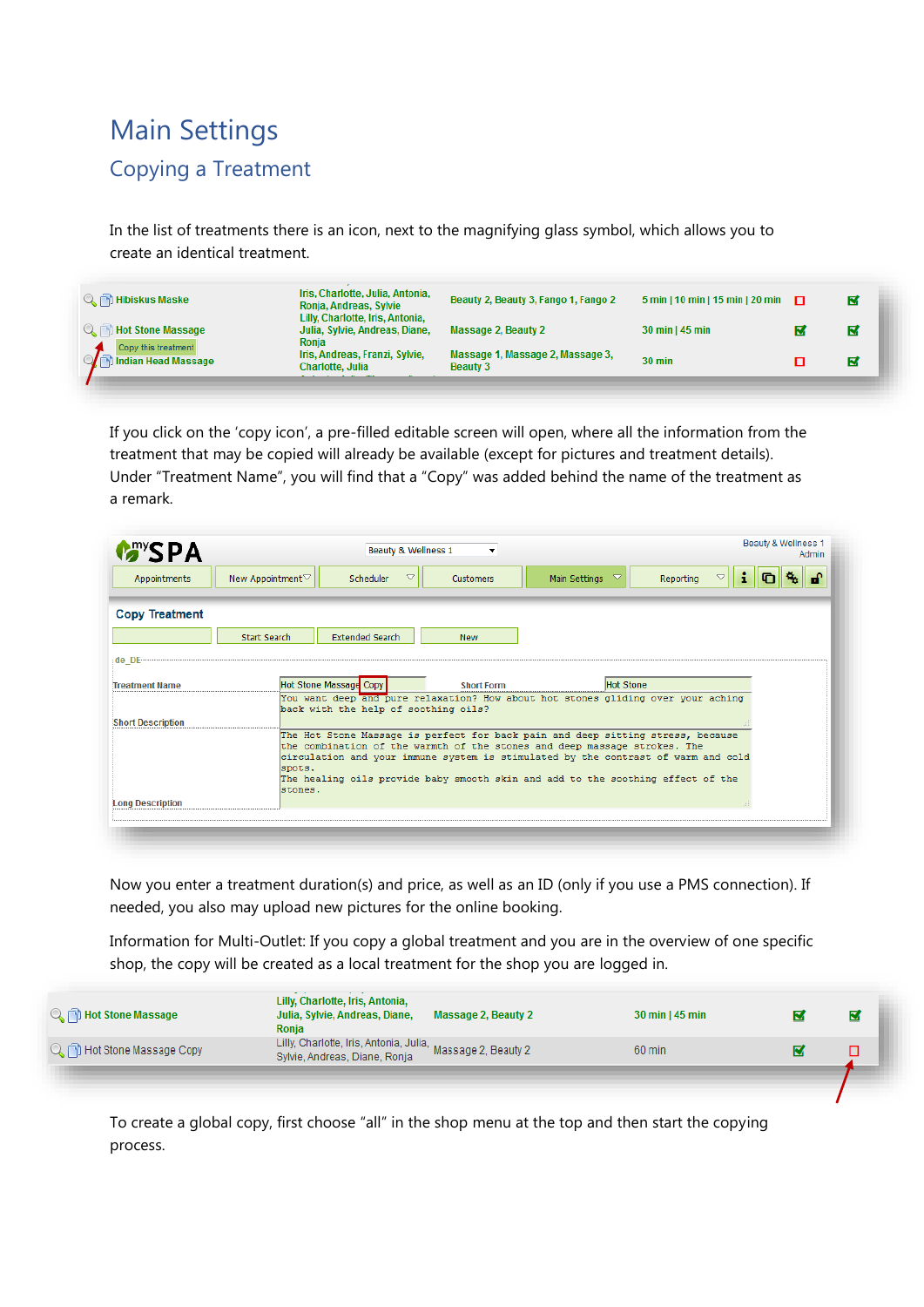### Packages: Price Management of individual Components

From now on, you can define the prices of all treatments included in a package, when editing it. You can create a new package as usual by giving a name and a package price and by choosing which treatments are included.

After you have clicked on 'Save Data', you will be directed to another screen where you can edit the individual treatment prices, delete package components or add new ones, if you want to. If you don't, you can click on Cancel and MYSPA will use the automatically calculated percentage prices for the treatments.

| Appointments                | $\triangledown$<br>New Appointment▽<br>Scheduler | <b>Customers</b> | $\triangledown$<br>Main Settings |
|-----------------------------|--------------------------------------------------|------------------|----------------------------------|
| <b>Edit Packages</b>        |                                                  |                  |                                  |
| Entry successfully created. |                                                  |                  |                                  |
| <b>Package Name</b>         | <b>Pure Refresher</b>                            |                  |                                  |
| Price                       | EUR 99 EUR√<br>99                                |                  |                                  |
| <b>Active</b>               | ☑                                                |                  |                                  |
|                             | Collagen Eye Treatment 20 min (+5+10)<br>Y       | 22,50 EUR        | ⊝                                |
|                             | Collagen Eye Treatment 20 min (+5+10)<br>Y       | 22,50 EUR        | ⊜                                |
|                             | Refresh Peeling 15 min<br>Y                      | 18,00 EUR        | ⊜                                |
|                             | Refresh Peeling 15 min<br>v                      | 18,00 EUR        | ⊝                                |
| <b>Treatments</b>           | Refresh Peeling 15 min<br>¥                      | 18,00 EUR        | ⊝                                |
|                             |                                                  |                  |                                  |
|                             |                                                  |                  |                                  |

| <b>EUR 101 EUR @</b><br>99                 |                     |   |
|--------------------------------------------|---------------------|---|
|                                            |                     |   |
| $\blacktriangledown$                       |                     |   |
|                                            |                     |   |
| Collagen Eye Treatment 20 min (+5+10)<br>x | 22,50 EUR           |   |
| Collagen Eye Treatment 20 min (+5+10)<br>¥ | 22,50 EUR           |   |
| Refresh Peeling 15 min<br>×                | 18,00<br><b>EUR</b> | ⊜ |
| Refresh Peeling 15 min<br>Y                | 18,00 EUR           |   |
| Refresh Peeling 15 min<br>v                | <b>EUR</b>          | ٠ |
|                                            |                     |   |
|                                            |                     |   |
|                                            |                     |   |

If you change the individual price of a package treatment, the difference to the original package price will be shown next to "Price" at the top and you will be warned when there is a discrepancy. The new package price, as calculated from the entered individual prices, will be shown in red.

You can remove a treatment by clicking on the minus icon next to it. Furthermore, you can search for a treatment to add to the package by writing in the search field under the package components.

|                   | Collagen Eye Treatment 20 min (+5+10)<br>Collagen Eye Treatment 20 min (+5+10)<br>Refresh Peeling 15 min                                                                                                                                                                                | 22,50 EUR<br>22,50 EUR |  |
|-------------------|-----------------------------------------------------------------------------------------------------------------------------------------------------------------------------------------------------------------------------------------------------------------------------------------|------------------------|--|
|                   | Refresh Peeling 15 min                                                                                                                                                                                                                                                                  | 18,00 EUR<br>18,00 EUR |  |
| <b>Treatments</b> | Refresh Peeling 15 min                                                                                                                                                                                                                                                                  | 20,00 EUR              |  |
|                   | Massage                                                                                                                                                                                                                                                                                 |                        |  |
| Accept Changes    | Ayurveda Massage 30 min $(+0+10)$<br>Avurveda Massage 60 min $(+0+10)$<br>Body Pack + Hot Stone Back Massage 75 min (+0+15)<br>Hot Stone Massage 30 min $(+5+15)$<br>Hot Stone Massage $45 \text{ min } (+5+15)$<br>Indian Head Massage 30 min (+0+10)<br>Kids Massage 20 min $(+0+10)$ |                        |  |
|                   | Rückenmassage 20 min (+0+5)<br>Thai Massage $60 \text{ min } (+5+10)$                                                                                                                                                                                                                   |                        |  |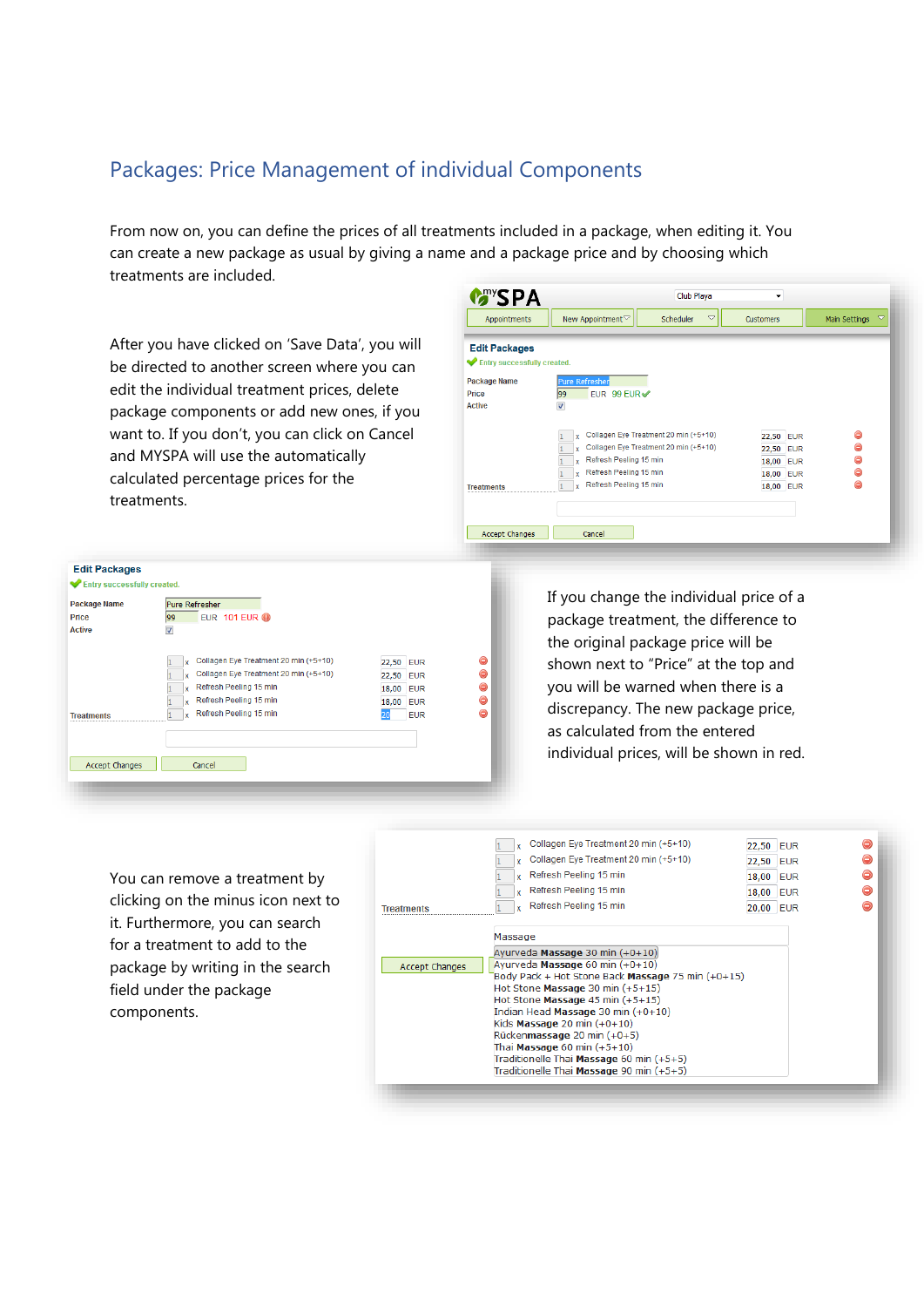Choose one of the suggested treatments by clicking on the name and add it to the package by clicking on the plus icon.

| <b>Treatments</b> | Collagen Eye Treatment 20 min (+5+10)<br><b>x</b><br>Refresh Peeling 15 min<br>¥.<br>Refresh Peeling 15 min<br>$\mathbf{x}$<br>Refresh Peeling 15 min<br>x | 22,50 EUR<br>18,00 EUR<br>18,00 EUR<br>20,00<br><b>EUR</b> |  |
|-------------------|------------------------------------------------------------------------------------------------------------------------------------------------------------|------------------------------------------------------------|--|
|                   | Ayurveda Massage 30 min (+0+10)<br>Cancel                                                                                                                  |                                                            |  |

Now define a price within the package for the new treatment and adapt the other individual prices or the package price, if necessary. If you click on 'Cancel', your last changes will be lost and the package will be saved with its original prices.

You may also change the price afterwards by choosing the desired package and clicking on 'Edit'. Here, it should be noted that

| EUR 135 EUR<br>Price<br>135<br><b>Active</b><br>⊽<br>Collagen Eye Treatment 20 min (+5+10)<br>22<br><b>EUR</b><br>x<br>Collagen Eye Treatment 20 min (+5+10)<br>22<br><b>EUR</b><br><b>Y</b><br>Refresh Peeling 15 min<br>18,00 EUR<br>x | ⊝<br>⊝<br>⊜<br>⊝<br>Refresh Peeling 15 min<br>18,00 EUR<br>x<br>⊝<br>Refresh Peeling 15 min<br>18,00<br><b>EUR</b><br>Y<br>Ayurveda Massage 30 min (+0+10)<br>1 x<br>37<br><b>EUR</b> | <b>Package Name</b> | Pure Refresher |  |  |
|------------------------------------------------------------------------------------------------------------------------------------------------------------------------------------------------------------------------------------------|---------------------------------------------------------------------------------------------------------------------------------------------------------------------------------------|---------------------|----------------|--|--|
|                                                                                                                                                                                                                                          |                                                                                                                                                                                       |                     |                |  |  |
|                                                                                                                                                                                                                                          |                                                                                                                                                                                       |                     |                |  |  |
|                                                                                                                                                                                                                                          |                                                                                                                                                                                       |                     |                |  |  |
|                                                                                                                                                                                                                                          |                                                                                                                                                                                       |                     |                |  |  |
|                                                                                                                                                                                                                                          |                                                                                                                                                                                       |                     |                |  |  |
|                                                                                                                                                                                                                                          |                                                                                                                                                                                       |                     |                |  |  |
|                                                                                                                                                                                                                                          |                                                                                                                                                                                       |                     |                |  |  |
|                                                                                                                                                                                                                                          |                                                                                                                                                                                       |                     |                |  |  |
| <b>Treatments</b>                                                                                                                                                                                                                        |                                                                                                                                                                                       |                     |                |  |  |
|                                                                                                                                                                                                                                          |                                                                                                                                                                                       |                     |                |  |  |
| O                                                                                                                                                                                                                                        |                                                                                                                                                                                       |                     |                |  |  |
|                                                                                                                                                                                                                                          |                                                                                                                                                                                       | Accept Changes      | Cancel         |  |  |

the changes will not apply to packages already booked beforehand.

### MYPOS- and Protel-ID's for Treatments

If you use the MYPOS Cashpoint in connection with MYSPA and Protel is connected (Shop Data – PMS Connection: MYPOS + Protel), you will see two fields available to you when editing or creating a treatment, the MYPOS item ID and the Protel ID, so you can link the treatment to both systems.

| ,mın | cessing<br>,,,,,,, | sına<br>min | Price | Unit | m ID |  |
|------|--------------------|-------------|-------|------|------|--|
| --   |                    |             | 75.00 |      |      |  |
|      |                    |             |       |      |      |  |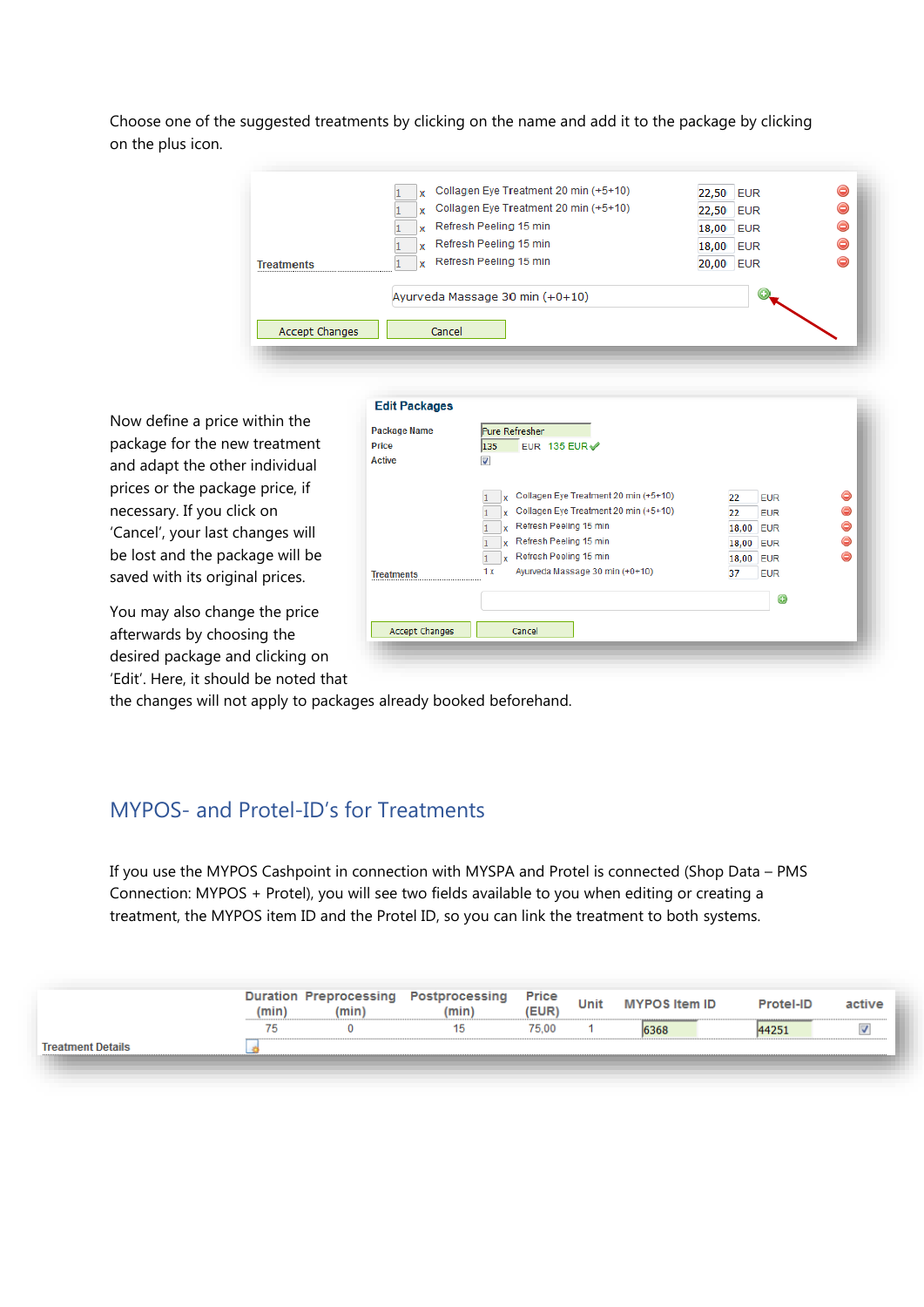### Protel Wellness API

The shop data settings have been extended by the tab 'Settings for PMS Connection' to allow you to set the connected PMS through the interface and control the communication of reservations, as well as the payment between Protel and MY SPA and/or allow the payment through MYPOS.

When defining Protel as your PMS, the Protel-Wellness-Interface will be used for transferring the guest data including room, reservation number, duration of stay and arrangements. In return, MY SPA will transmit appointment reservations and book them to the guest's hotel invoice, or, by using MY SPA in combination with MY POS, the protel POS XML interface will be used additionally for the extended Cashpoint billing to allow all payment methods that require a printed bill.

| <b>PMS Connection</b>     | Protel                    | <b>Protel Payment</b>           | $\overline{J}$ |
|---------------------------|---------------------------|---------------------------------|----------------|
| <b>Protel Property ID</b> | none                      |                                 |                |
| URL                       | <b>MY POS</b>             | <b>Protel Username</b>          | test_user      |
| Password                  | Protel<br>MY POS + Protel | <b>Preview Protel Check-Ins</b> |                |

### Posting of Protel Arrangements

All Treatments, which were booked as parts of an arrangement, are automatically reported to MY SPA as open packages with the status 'already paid'. They are bound to the guest's stay and a certain treatment, and protel expects an answer that the treatment was performed successfully.

In the 'Appointments' screen, you see all package reservations with details about his stay: duration, reservation- and room number.

| - Package Reservations |            |                                            |                                                                                                                                      |           |  |
|------------------------|------------|--------------------------------------------|--------------------------------------------------------------------------------------------------------------------------------------|-----------|--|
| <b>Appointed Day</b>   | Departure  | Package Name                               | Customer                                                                                                                             | Price     |  |
| 06/29/2017             | 07/07/2017 | <b>Protel Package</b><br>Fruhlingserwachen | Unbekannter Protel Kunde Fehler!<br>Reservation Number 96, Room Number 102:<br>Unbekannter Protel Fehler!<br>06/23/2017 - 07/07/2017 | 57,00 EUR |  |

Make appointments for the parts of the arrangements. As long as the treatments have not been performed, it shows the status: 'The customer did not participate'. When the treatment was

accomplished, please click on this icon to set the status to 'The customer participated".

With this click, MY SPA reports to Protel this arrangement part as successfully performed. Please note: Once this was done, it cannot be changed again!

| <b>Edit</b> |                                   |  |
|-------------|-----------------------------------|--|
|             | tia<br>The customer participated. |  |
|             |                                   |  |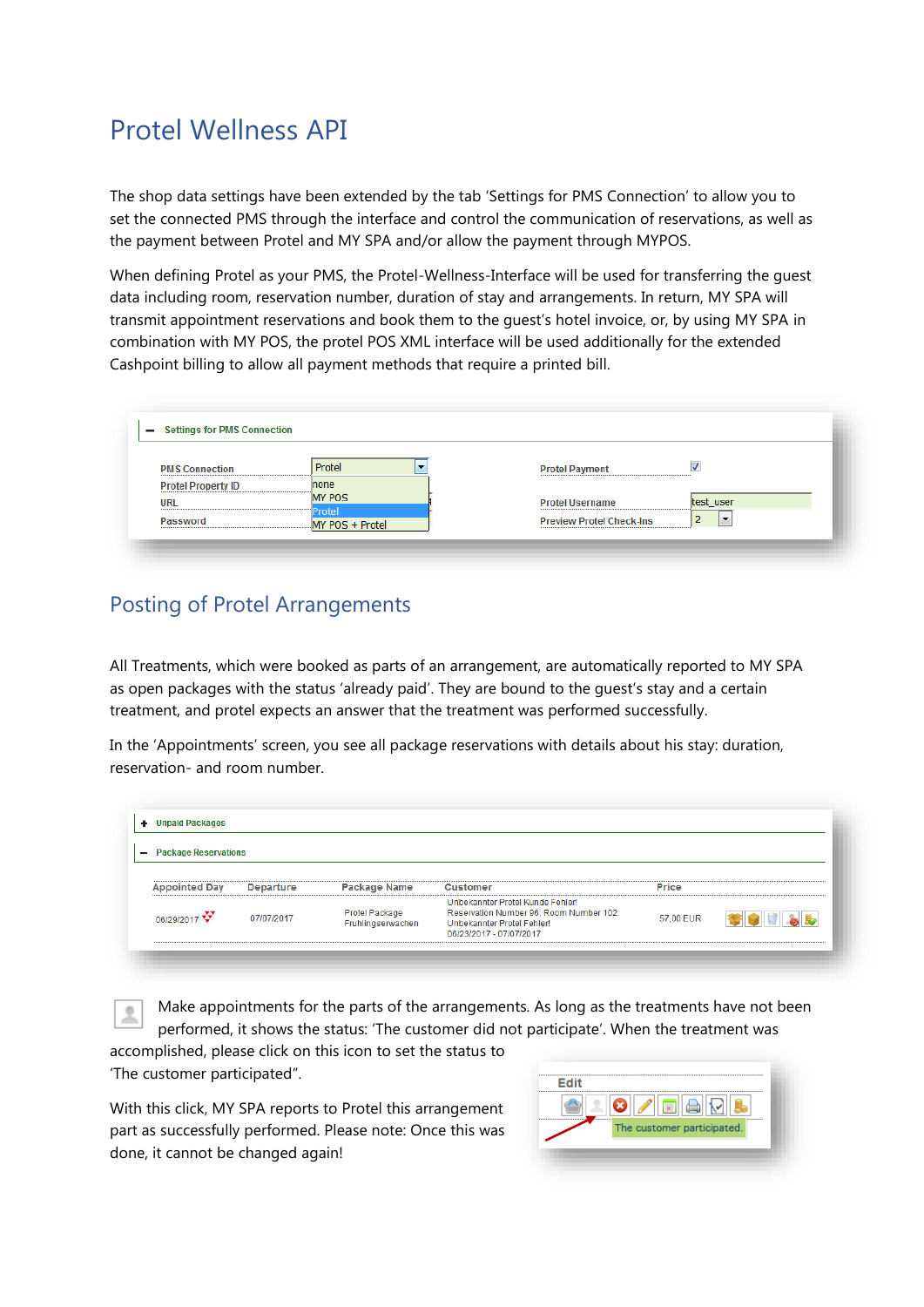## Upselling

Besides the integration of the fiscal compliant cash-point system MY POS, you may now manage your ancillary sales in MY SPA and post them directly to protel. Please note, that this feature set is an additional license module.

All sales are posted directly to protel on the guest's account and protel will issue an invoice. Therefore, external Spa guests must be checked in as Day Visitor in the hotelsystem. If you prefer to issue fiscal compliant invoices at the wellness desk, please ask for the MY POS cashpoint system.

Under 'Main Settings' you will find a new topic: Items. You need to be a user with user rights 'Admin', 'Shop Admin' or 'Supervisor' to manage articles.

#### VAT Rates

Please enter all possible VAT rates, used in your Spas for articles. You are free to choose a name for each VAT rate.

|                                                                                                                                                                                                                                      | <b>Many SPA</b>                             |                              | Beauty & Wellness 1             | $\overline{\phantom{a}}$ |                                                        | Beauty & Wellness 1<br>Admin                           |
|--------------------------------------------------------------------------------------------------------------------------------------------------------------------------------------------------------------------------------------|---------------------------------------------|------------------------------|---------------------------------|--------------------------|--------------------------------------------------------|--------------------------------------------------------|
|                                                                                                                                                                                                                                      | Appointments                                | New Appointment <sup>▽</sup> | $\bigtriangledown$<br>Scheduler | Customers                | Main Settings<br>$\bigtriangledown$                    | ÷<br>陈旧<br><b>D</b><br>$\bigtriangledown$<br>Reporting |
|                                                                                                                                                                                                                                      | <b>VAT Rates</b>                            |                              |                                 |                          |                                                        |                                                        |
|                                                                                                                                                                                                                                      |                                             | <b>Start Search</b>          | <b>Extended Search</b>          | New Item                 | <b>VAT Rates</b>                                       | Category                                               |
|                                                                                                                                                                                                                                      |                                             |                              |                                 |                          | Here you can manage your VAT rates                     |                                                        |
|                                                                                                                                                                                                                                      | Name<br>$\triangle$ $\overline{\mathbf{v}}$ |                              |                                 |                          | Tax Rate (in %)<br>$\triangle$ $\overline{\mathbf{v}}$ | <b>Active</b><br>▲▼                                    |
| <b>Contract Contract Contract Contract</b>                                                                                                                                                                                           | Standard DE                                 |                              |                                 |                          | 19%                                                    | $\sqrt{ }$                                             |
| <b>Contract of the Contract of the Contract of the Contract of the Contract of the Contract of the Contract of the Contract of the Contract of the Contract of the Contract of the Contract of the Contract of the Contract of t</b> | Ermäßigt                                    |                              |                                 |                          | 7 %                                                    | $\sqrt{ }$                                             |
| <b>Contract Contract Contract Contract</b>                                                                                                                                                                                           | MwSt frei                                   |                              |                                 |                          | 0%                                                     | $\sqrt{}$                                              |
| <b>Contract of the Contract of the Contract of the Contract of the Contract of the Contract of the Contract of the Contract of the Contract of the Contract of the Contract of the Contract of the Contract of the Contract of t</b> | Standard AU                                 |                              |                                 |                          | 20%                                                    | $\sqrt{}$                                              |
| $\odot$                                                                                                                                                                                                                              |                                             |                              |                                 |                          | %                                                      | $\Box$                                                 |

Add your new entries by clicking on the green +icon or edit an existing entry by clicking on the pencil. Save all changes with a click on the green check icon.

| -------------------------------<br>       | 20<br>$\alpha$ |  |
|-------------------------------------------|----------------|--|
| Coss<br>the control of the control of the |                |  |
|                                           |                |  |

Selling articles from the MY SPA Upselling module does not issue fiscal compliant invoices, but reports sales to protel front office, where the guest bill is settled. Therefore, all VAT entries are used internally only for correct statistical calculations of net turnover. In the Multi-Property Version, you are free to choose to calculate with local or global VAT.

Deleting VAT Rates is not possible, because it is used for statistics. If a VAT rate is no longer needed, please change or deactivate it.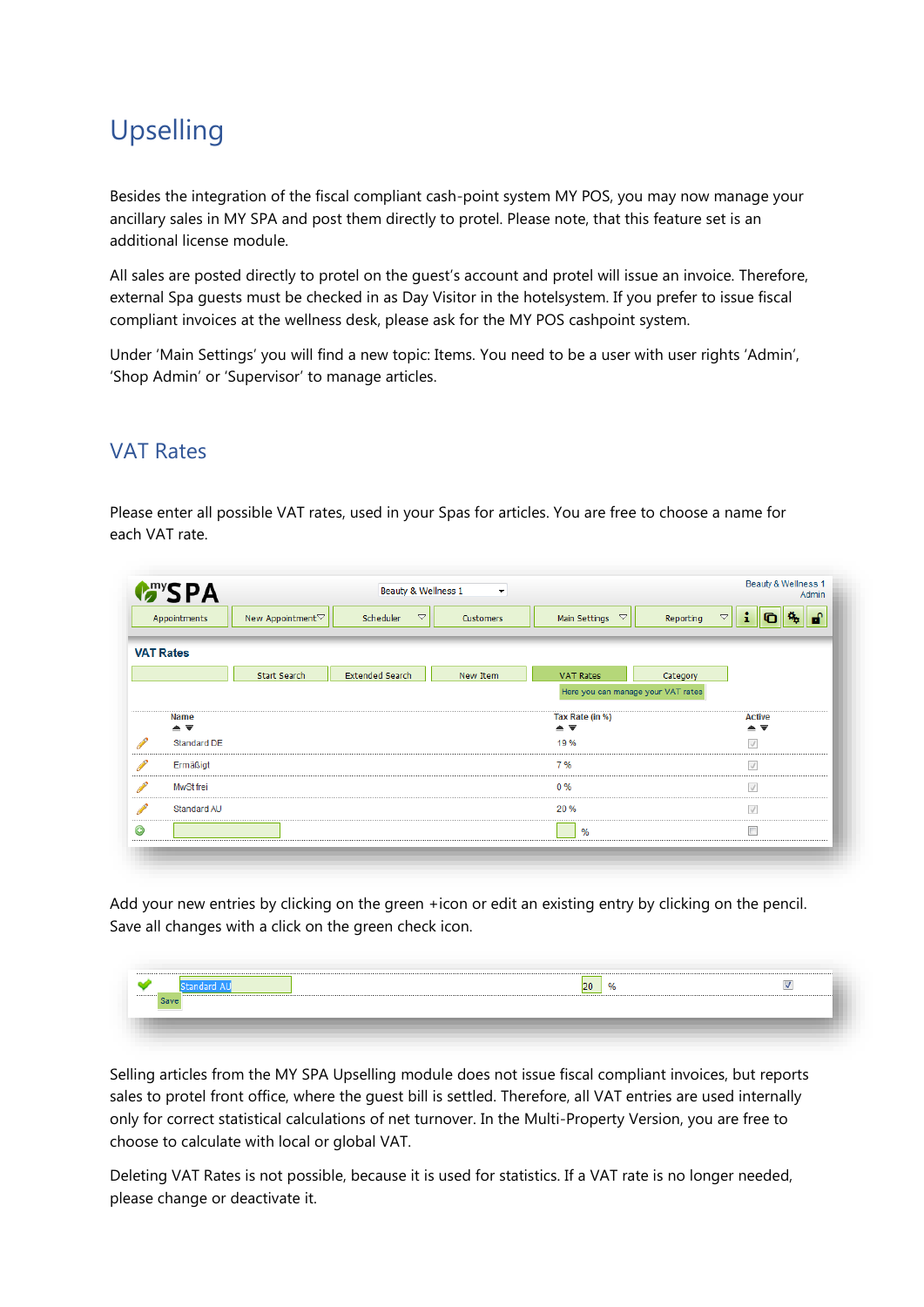### Item Categories

If needed, you may create main categories for your articles. They are used as a filter in the article booking screen.

|            |                                                           |                        | Start Search                              | <b>Extended Search</b> | New Item       | <b>VAT Rates</b>         | Category                       |  |
|------------|-----------------------------------------------------------|------------------------|-------------------------------------------|------------------------|----------------|--------------------------|--------------------------------|--|
|            |                                                           |                        |                                           |                        |                |                          | Manage your Product Categories |  |
|            |                                                           |                        | (Your query returned 6 matches in total.) |                        |                |                          |                                |  |
|            | <b>Description</b><br>$\triangle$ $\overline{\mathbf{v}}$ |                        |                                           |                        |                | <b>Sorting</b><br>▲▼     |                                |  |
| ℐ          |                                                           | <b>THALGO Gesicht</b>  |                                           |                        |                |                          |                                |  |
| P          |                                                           | <b>THALGO Körper</b>   |                                           |                        | $\overline{2}$ |                          |                                |  |
|            | <b>THALGO Men</b>                                         |                        |                                           |                        | 3              |                          |                                |  |
|            |                                                           | <b>THALGO Sonne</b>    |                                           |                        | 4              |                          |                                |  |
|            |                                                           | <b>Hyapur Kosmetik</b> |                                           |                        | 5              |                          |                                |  |
|            | <b>Beauty Zusatz</b>                                      |                        |                                           |                        | 6              |                          |                                |  |
| $_{\odot}$ |                                                           |                        |                                           |                        | $\mathbf{1}$   | $\overline{\phantom{a}}$ |                                |  |

Enter a new category in the light green field next to the green + symbol. Edit the sorting in the booking mask category filter by entering a number. 1 will be the first entry shown in the Drop-Down menu. Edit existing entries by clicking on the pencil and save your entries by clicking on the green check icon.

### Managing Items

Create new items or edit your entries by clicking on the Magnifier Icon. In the article detail screen, you may enter the article's name, which will be used in the booking mask and as posting information sent to protel.

| <b>MANSPA</b>                                                                           |                          | Beauty & Wellness 1                                  |                                                 | $\blacktriangledown$ |                                  |                                     | Beauty & Wellness 1<br>Admin          |
|-----------------------------------------------------------------------------------------|--------------------------|------------------------------------------------------|-------------------------------------------------|----------------------|----------------------------------|-------------------------------------|---------------------------------------|
| Appointments                                                                            | New Appointment▽         | $\triangledown$<br>Scheduler                         | <b>Customers</b>                                |                      | $\triangledown$<br>Main Settings | Reporting                           | п.<br>i<br>⊩n<br>$\triangledown$<br>⋒ |
|                                                                                         |                          |                                                      |                                                 |                      | <b>Treatments</b>                |                                     |                                       |
| <b>Items</b>                                                                            | Start Search             | <b>Extended Search</b>                               | New Item                                        |                      | <b>Employees</b>                 |                                     |                                       |
|                                                                                         |                          |                                                      |                                                 |                      | <b>Rooms</b>                     | Category                            |                                       |
| Pages (7): Page $1$ $\blacktriangledown$<br>(Your query returned 165 matches in total.) | $\Rightarrow 129567$     |                                                      |                                                 |                      | Shop Data                        |                                     |                                       |
| <b>Item Name</b><br>$\triangle$ $\overline{\mathbf{v}}$                                 | <b>Description</b><br>▲▼ | Price (gross)<br>$\triangle$ $\overline{\mathbf{v}}$ | Currency<br>$\blacktriangle \blacktriangledown$ | Tax<br>▲▼            | Packages                         | ategory<br>$\overline{\phantom{a}}$ | <b>Barcode</b><br>▲▼                  |
| Duftkerze Indoce                                                                        |                          | 43,00                                                | <b>EUR</b>                                      |                      | Items                            | HALGO Körper                        | $\mathbf 0$                           |
| Korrektur-Gel                                                                           |                          | 58,00                                                | <b>EUR</b>                                      | Standa               | Appointment Types                | <b>HALGO Körper</b>                 | 123456789012                          |

The description is an information for your employees, the VAT and categories are offered from the settings for both. The product EAN barcode may be entered if a barcode scanner is connected and may be used for a faster posting in the sales process.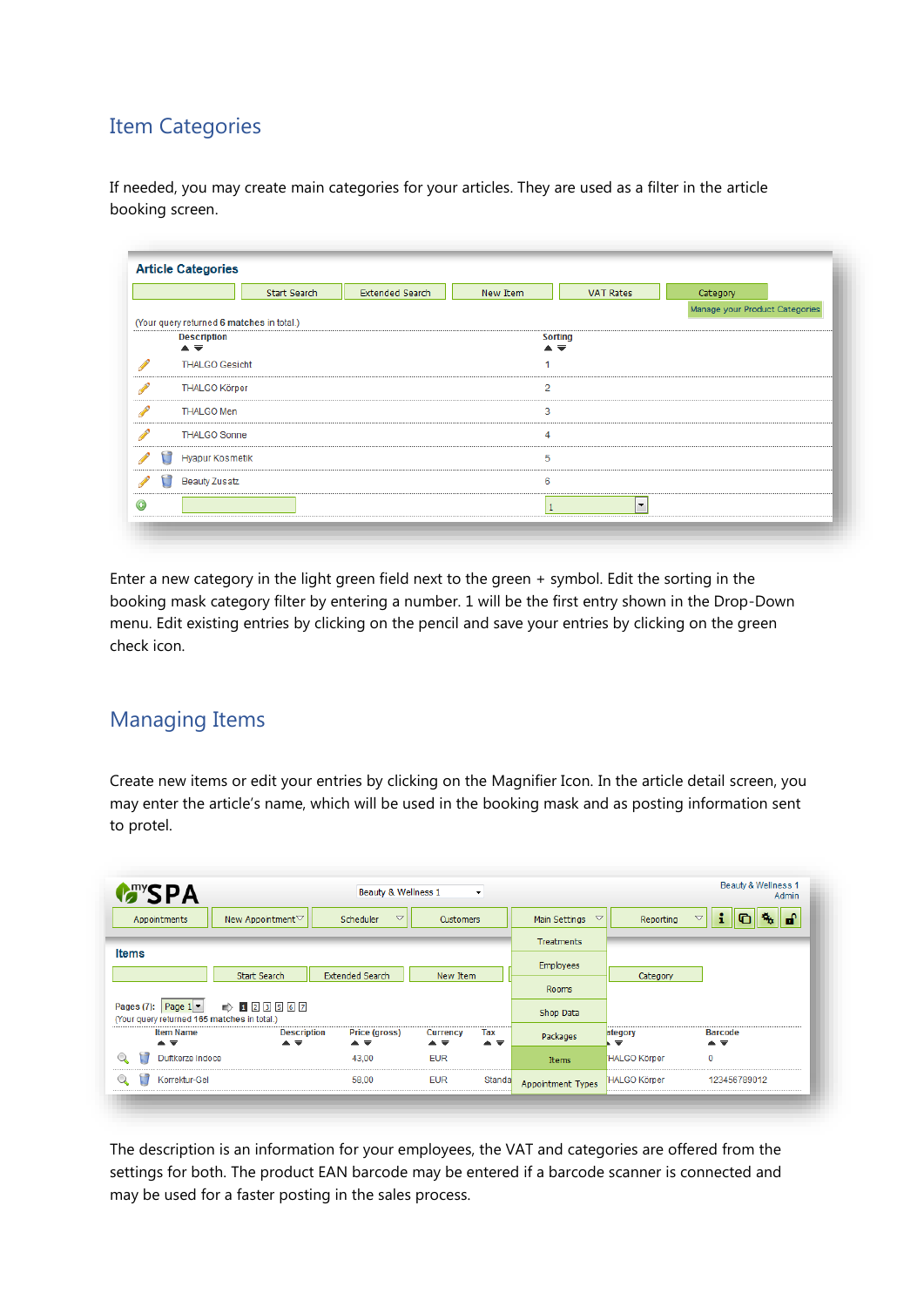|                                        | Start Search | <b>Extended Search</b>        | New Item      | <b>VAT Rates</b>    | Category              |
|----------------------------------------|--------------|-------------------------------|---------------|---------------------|-----------------------|
| <b>Item Name</b>                       |              | <b>Sanftes Tonic</b>          |               | <b>Barcode</b>      | 3525801624813         |
| <b>Description</b>                     |              | Thalgo Sanftes Gesichtswasser |               |                     |                       |
| Price (gross)                          | 26,00        |                               |               | <b>Currency</b>     | <b>EUR</b>            |
| <b>VAT Rate</b>                        |              | Standard DE $(19\%)$ ~        |               | Category            | THALGO Gesicht ~      |
| Article/Rev. Acc. ID                   | 0            |                               |               |                     |                       |
|                                        |              |                               |               |                     |                       |
| Sold at                                |              |                               | Price (gross) | <b>VAT Rate</b>     | Article/ Rev. Acc. ID |
| <b>D</b> Beauty & Wellness 1           |              |                               |               |                     |                       |
| Beauty & Wellness proinhotel           |              |                               |               | Standard AU (20%) v |                       |
| Club Playa                             |              |                               |               |                     |                       |
|                                        |              |                               |               |                     |                       |
| <b>Bay Resort</b>                      |              |                               |               |                     |                       |
| $\sqrt{}$<br><b>Wellness &amp; Spa</b> |              |                               |               |                     |                       |
| New TestShop                           |              |                               |               |                     |                       |
|                                        |              |                               |               |                     |                       |

In the Multi-Outlet-Version you can manage the categories and VAT rates for each spa separately. Check the box next to the shop you want to sell the item at and if needed, set deviating prices, VAT rates or enter a different item ID.

### Select and post articles

To post ancillary sales, the guest must be checked in with a valid reservation number and stay. Therefore, you will find the feature in four different spots:

#### 1. In the appointments list:

| Date       | No. | (Your query returned 2 matches in total.)<br><b>Treatment</b> | <b>Specialist</b> | Time Room         | <b>Customer</b>    | Edit                                             |
|------------|-----|---------------------------------------------------------------|-------------------|-------------------|--------------------|--------------------------------------------------|
|            |     |                                                               |                   |                   |                    |                                                  |
| 07/07/2017 |     | Ayurveda Massaging 30 min (+0+10)                             | Larry Fitzgerald  | $11:00$ Massage 1 | Franz Rusche       | <u>. Joia de la </u>                             |
| 07/07/2017 |     | Exfoliating Massage 45 min (+0+5)                             | Larry Fitzgerald  | 11:40 Massage 1   | <b>Bianca Rose</b> | $\qquad \qquad \qquad \qquad \qquad \qquad \Box$ |

2. In the calendar's appointment detail screen:

|              | <b>MY SPA :: Employees per Day</b> |                     |                                                                                                                | Friday, 07/07/2017      |                                      |       | 餾<br>≺         |
|--------------|------------------------------------|---------------------|----------------------------------------------------------------------------------------------------------------|-------------------------|--------------------------------------|-------|----------------|
| 鹽            | Alex                               | Anja L.             | <b>Diane</b>                                                                                                   | <b>Iris</b>             | Larry                                | Lilly | Ronja          |
|              | <b>Booking</b>                     |                     |                                                                                                                |                         |                                      |       | $\pmb{\times}$ |
| 8 AM         | <b>Treatment</b>                   |                     | Ayurveda Massaging 30 min                                                                                      |                         |                                      |       |                |
|              | Room                               | Massage 1           |                                                                                                                |                         |                                      |       |                |
|              | Specialist                         | Larry               |                                                                                                                |                         |                                      |       |                |
|              | Day                                | 07/07/2017          |                                                                                                                |                         |                                      |       |                |
| <b>9 AM</b>  | <b>Time</b>                        | 11:00 until 11:30   |                                                                                                                |                         |                                      |       |                |
|              | <b>Total time</b>                  | 11:00 until 11:40   |                                                                                                                |                         |                                      |       |                |
|              | Customer                           | <b>Franz Rusche</b> |                                                                                                                |                         |                                      |       |                |
|              | Price                              | 40,00 EUR           |                                                                                                                |                         |                                      |       |                |
|              | Comment                            |                     |                                                                                                                |                         |                                      |       |                |
| <b>10 AM</b> | <b>Last Edit</b>                   |                     |                                                                                                                |                         |                                      |       |                |
|              |                                    |                     | Admin, 07/07/2017 11:35 : The treatment Ayurveda Massage 30 min (+0+10) on 07.07.2017 at 11:00 hrs was booked. |                         |                                      |       |                |
|              | $\rightarrow$ Edit                 |                     | Move/Replace   C Cancel   Print                                                                                | ONo show Article Bo Pay |                                      |       |                |
|              |                                    |                     |                                                                                                                |                         | Franz Rusche<br>1 Ayurveda - Massage |       |                |
| <b>11 AM</b> |                                    |                     |                                                                                                                |                         |                                      |       |                |
|              |                                    |                     |                                                                                                                |                         |                                      |       |                |
|              |                                    |                     |                                                                                                                |                         |                                      |       |                |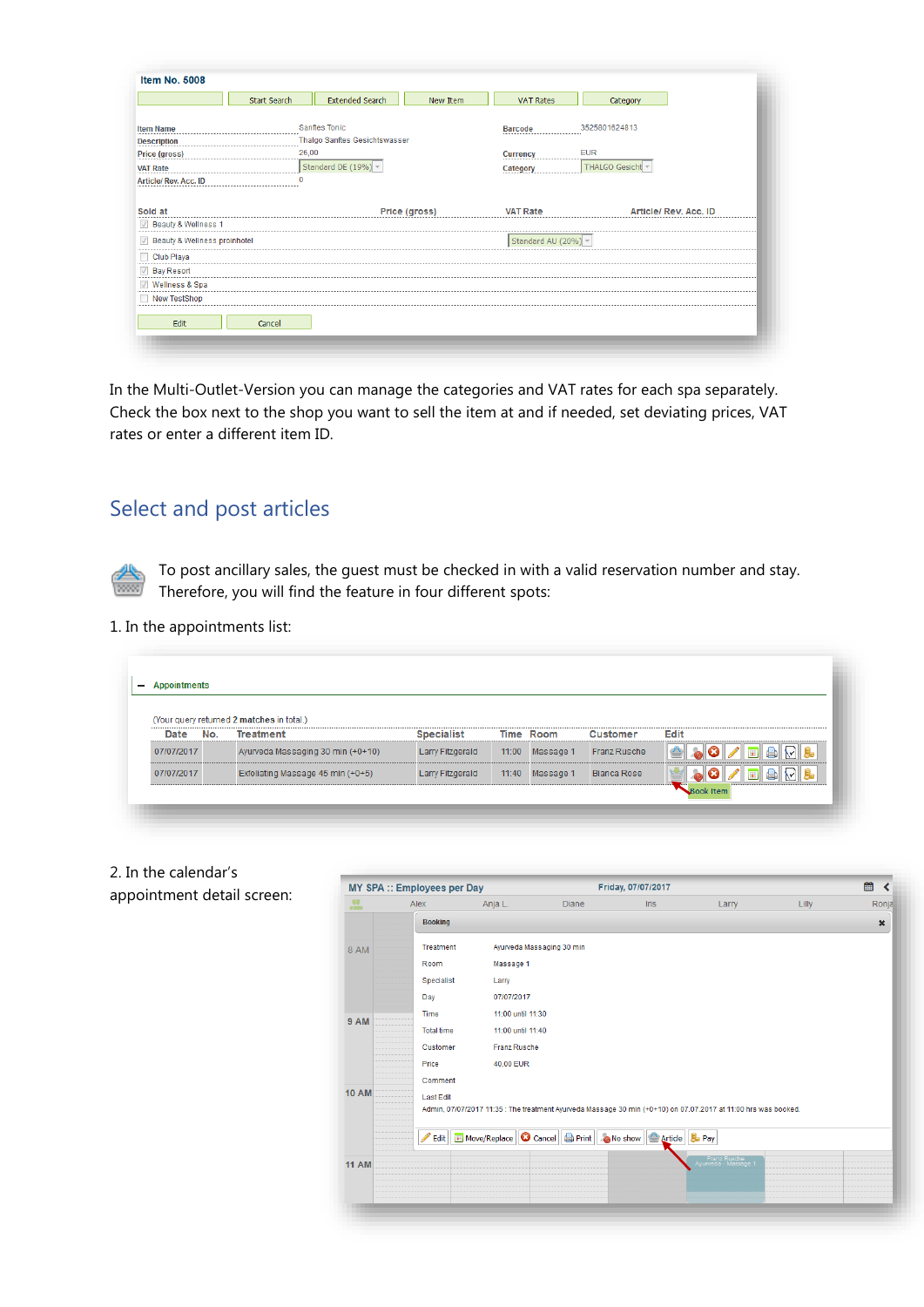#### 3. In the customers list:

| v |                                     | <b>Start Search</b>                                                                                                                    | <b>Extended Search</b> | <b>New</b>               |                                     |     |                            |                                     |                  |
|---|-------------------------------------|----------------------------------------------------------------------------------------------------------------------------------------|------------------------|--------------------------|-------------------------------------|-----|----------------------------|-------------------------------------|------------------|
|   | <b>First Name</b>                   | Pages (16): Page $1 \rightarrow \rightarrow \Box$ 2 3  [14 [15 [16]<br>(Your query returned 396 matches in total.)<br><b>Last Name</b> | Phone                  | E-Mail                   | <b>Birthday</b>                     |     | Group Reminder Date active |                                     | <b>Upselling</b> |
|   | $\triangle$ $\overline{\mathbf{v}}$ | $\triangle$ $\overline{\mathbf{v}}$                                                                                                    |                        |                          | $\triangle$ $\overline{\mathbf{v}}$ |     | ▲▼                         | $\triangle$ $\overline{\mathbf{v}}$ |                  |
|   | <b>TI</b><br><b>Lena</b>            | Freiburg                                                                                                                               |                        | $\overline{\phantom{a}}$ |                                     | $-$ |                            | $ \checkmark$                       |                  |
|   |                                     |                                                                                                                                        |                        |                          |                                     | $-$ |                            | $-4$                                |                  |
| Q | Michael                             | Müller                                                                                                                                 |                        | $\sim$                   |                                     |     |                            |                                     |                  |

4. In the customers detail screen:

In every case, an item posting screen will open, enabling you to book available sales items for this customer. Filtering items by category or search for part of the name will speed up your posting process.

|                                   | <b>Start Search</b>  | <b>Extended Search</b> | <b>New</b>                 |
|-----------------------------------|----------------------|------------------------|----------------------------|
| <b>Salutation</b>                 |                      |                        | <b>Title</b>               |
| <b>First Name</b>                 | Michael              |                        | <b>Last Name</b>           |
| <b>Street</b>                     |                      |                        | ZIP / City                 |
| <b>Country</b>                    |                      |                        | <b>Protel ID</b>           |
| Phone                             |                      |                        | Fax                        |
| <b>Mobile</b>                     |                      |                        | <b>SMS Notification</b>    |
| E-Mail                            |                      |                        | <b>E-Mail Notification</b> |
| <b>Birthday</b>                   |                      |                        | Language                   |
| <b>Comment</b><br><b>Username</b> |                      |                        |                            |
| <b>Account Data</b>               |                      |                        |                            |
|                                   |                      |                        |                            |
| Edit                              | Cancel               |                        |                            |
| Upselling<br><b>Pay</b>           | Export Customer Data |                        |                            |

Choose the desired item (or multiple items) by clicking on the according button.

| <b>Upselling</b>                   |                                      |                               |                           | $\pmb{\times}$                |
|------------------------------------|--------------------------------------|-------------------------------|---------------------------|-------------------------------|
| $\overline{\mathsf{n}}$<br>Article | Please choose a<br>category          | THALGO Gesicht -              |                           |                               |
| Please choose an article :         |                                      |                               |                           |                               |
| 24h Feucht-Creme<br>50,00          | 24h Feucht-Fluid<br>45,00 EUR        | 24h Feucht-Serum<br>57,50     | Beruh, Intens-Ko<br>43,50 | Erfrisch, Peelin<br>39,00     |
| Erfrisch.ReinigM<br>26.00          | <b>Erfrischend Toni</b><br>26,00 EUR | Hyaluron AugenPa<br>46,50 EUR | Hyaluron-Creme<br>74,00   | Hyaluron-Maske<br>44,50       |
| Hyaluron-Stift<br>54.00            | HyaPUR - Green 4<br>60,00 EUR        | Int. FeuchtKonz<br>44,00      | IntensivFeuchtMa<br>39,00 | Marit ReinigScha<br>34,00 EUR |
|                                    |                                      |                               |                           |                               |

If a barcode scanner is attached and EAN barcodes were entered before, you may simply scan the EAN barcode of the product, and it will be found immediately. We are happy to help you to find suitable scanner hardware. Confirm your selection by clicking on the posting icon. ريطانه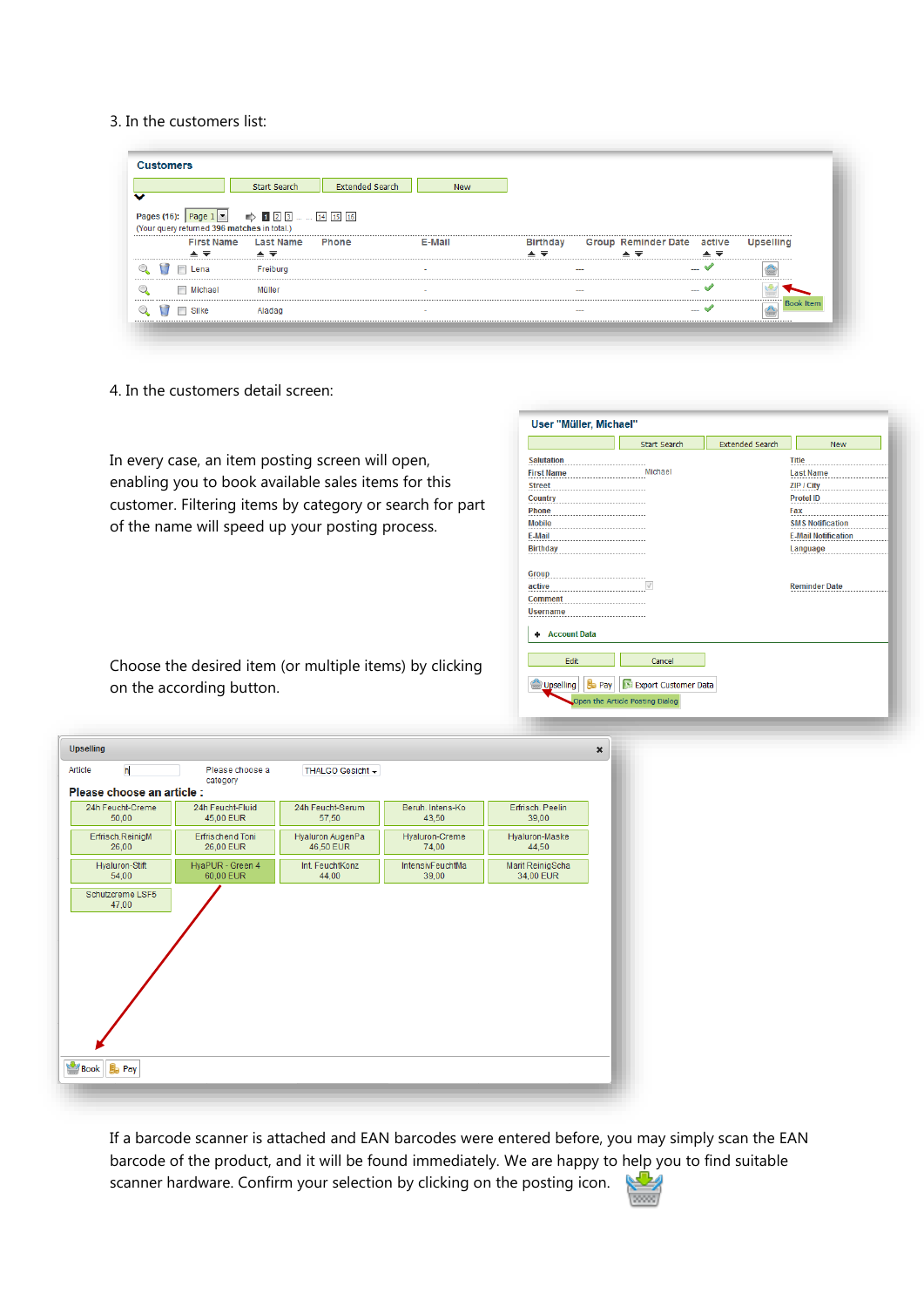A pop-up will open, confirming your booking. Now you can sell more items or close the booking mask.

If unpaid sales items are in the guest's shopping card, you will see this icon:

If opened again, you will find all already added sales for this customer in the upper screen area as a collapsed element. As long as these sales were not transmitted to protel, they may be deleted with a click on the basket icon.

| Article<br>Please choose an article :<br><b>Unpaid Articles</b> | category                        | Please choose a  | $\sim$           | $\overline{\phantom{a}}$  |                           |               |                            |  |
|-----------------------------------------------------------------|---------------------------------|------------------|------------------|---------------------------|---------------------------|---------------|----------------------------|--|
| Date                                                            | <b>Item Name</b>                | <b>Treatment</b> |                  | Guest                     |                           | Price (gross) |                            |  |
| 07/07/2017                                                      | HyaPUR - Green 4                | Ayurveda Massage |                  | Franz Rusche              |                           | 60.00 EUR     | U                          |  |
| 07/07/2017                                                      | Anti-Falten-Pfle                |                  | Ayurveda Massage | <b>Franz Rusche</b>       |                           | 56.00         | $\Box$                     |  |
| 24h Feucht-Creme<br>50.00                                       | 24h Feucht-Fluid<br>45,00 EUR   |                  |                  | 24h Feucht-Serum<br>57.50 | 24hFeuchtsp. Kör<br>38.00 |               | 3 in 1 Reinigung<br>30.00  |  |
| <b>3er PowerPlate</b><br>99.00                                  | <b>5er PowerPlate</b><br>164.00 |                  |                  | After Sun Maske<br>35,00  | Aftershave-Balsa<br>34.50 |               | Algensahnepeelin<br>48.00  |  |
| Anti Age Augenpa<br>12.00                                       | Anti-Falten-Pfle<br>56.50       |                  |                  | AntiAgeCreme LSF<br>38.00 | AntiAgeCremeLSF5<br>47.00 |               | AntiAgeFluid LSF<br>35.00  |  |
| AntiAgeMilch LSF<br>45.50                                       | AntiAgeMilch LSF<br>41.00       |                  |                  | Aromaölmassage<br>75.00   | Augenbrauen färb<br>13.00 |               | Augenbrauen zupf<br>12.00  |  |
| Augencreme<br>48.00                                             | Bachblütentherap<br>15,00       |                  |                  | Bali Massage 55m<br>78.00 | Bali Massage 60m<br>90.00 |               | Bali Massage 90m<br>132.00 |  |
| <b>Beleb Augen-Ser</b>                                          | Beruh, FeuchtLot                |                  |                  | Beruh, Intens-Ko          | <b>BMS Behandlung</b>     |               | Br. Satin-Öl LSF           |  |

### Payment Dialogue

Transferring treatments and sales to the hotel system may be done in various sections. The guest must be checked in to proceed: You will find the Pay Icon in the Appointment list, the list of unpaid articles, in the appointment's detail screen and in the customer's detail screen. If you are connected to the hotelsystem, clicking on the coin icon will open this dialog: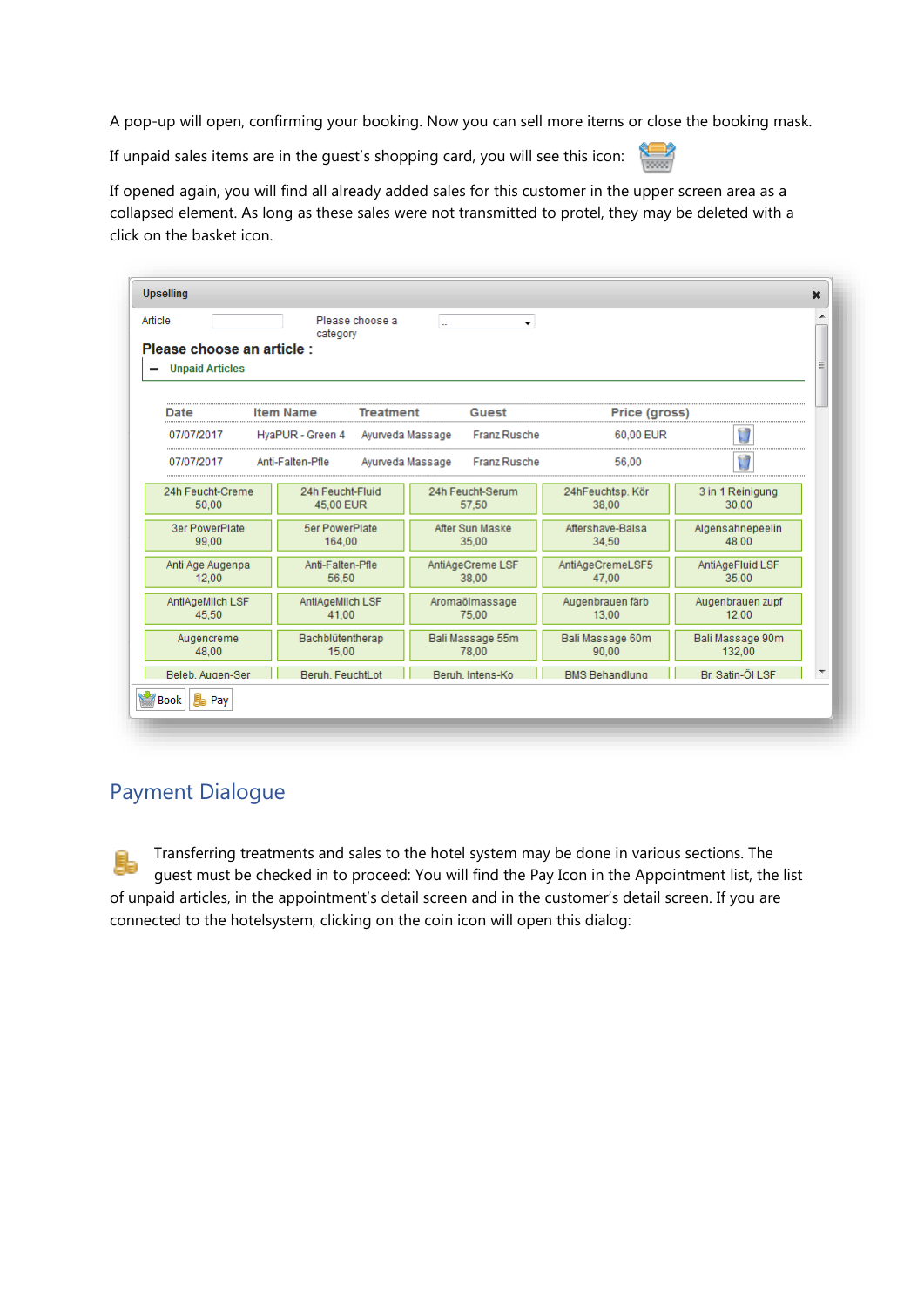| <b>Treatment of Larry Fitzgerald</b>                                                                       | Price               | <b>End price</b>    |
|------------------------------------------------------------------------------------------------------------|---------------------|---------------------|
| Ayurveda Massage 30 min from 07/07/2017 (11:00:00)<br>$\overline{\mathcal{A}}$                             | 40,00<br><b>EUR</b> | <b>EUR</b><br>40,00 |
| HyaPUR - Green 4                                                                                           | 60.00<br><b>EUR</b> | 60,00<br><b>EUR</b> |
| Anti-Falten-Pfle                                                                                           | 56,50<br><b>EUR</b> | 56,50<br><b>EUR</b> |
| <b>Tip for Larry Fitzgerald</b>                                                                            |                     | <b>EUR</b>          |
| Admin<br>Tip for<br>▼<br>External $\overline{\phantom{a}}$<br>Payment Method<br>Discount percentage<br>Pav |                     | <b>EUR</b>          |

You may now pay all services and ancillary sales booked for the guest, or choose them by checking them. All prices may be changed manually. Overall discounts may be granted by entering a percentage in the last field.

Tip may be entered for the guests' treatment specialist, as well as any other employee.

If you wish to post tip only, please go the customer's detail Screen and directly click on the Pay icon. Now you may choose the employee, enter a tip amount and post it directly to hotelsystem.

### Reporting Protel Sales Report

If you are connected to Protel by using the Wellness API, you will find a new report under , Reporting' and then , Sales Report'. This statistical revenue, created as a CSV Export by clicking on the button 'Protel Report', relates your employees' sales to the number of hotel guests, staying in the hotel. You may choose all, one or multiple employees of one SPA for your report.

| Appointments                       | New Appointment▽ | $\triangledown$<br>Scheduler | Customers            | $\triangledown$<br>Main Settings | Reporting               | i<br>$\triangledown$ | G                 | $\mathbf{G}_{\mathbf{h}}$<br>$\mathbf{f}$ |
|------------------------------------|------------------|------------------------------|----------------------|----------------------------------|-------------------------|----------------------|-------------------|-------------------------------------------|
| <b>Staff Revenues</b>              |                  |                              |                      |                                  | <b>Occupancy Report</b> |                      |                   |                                           |
|                                    |                  |                              |                      |                                  | <b>Treatment Report</b> |                      |                   |                                           |
| Selection<br>Period (max. 1 month) |                  | <b>Employees</b>             |                      |                                  | Package Report          |                      | Show Sales Report |                                           |
| from 05/08/2017 to 05/08/2017      | all              | $\overline{\phantom{a}}$     | <b>Protel Report</b> |                                  | Sales Report            |                      |                   |                                           |